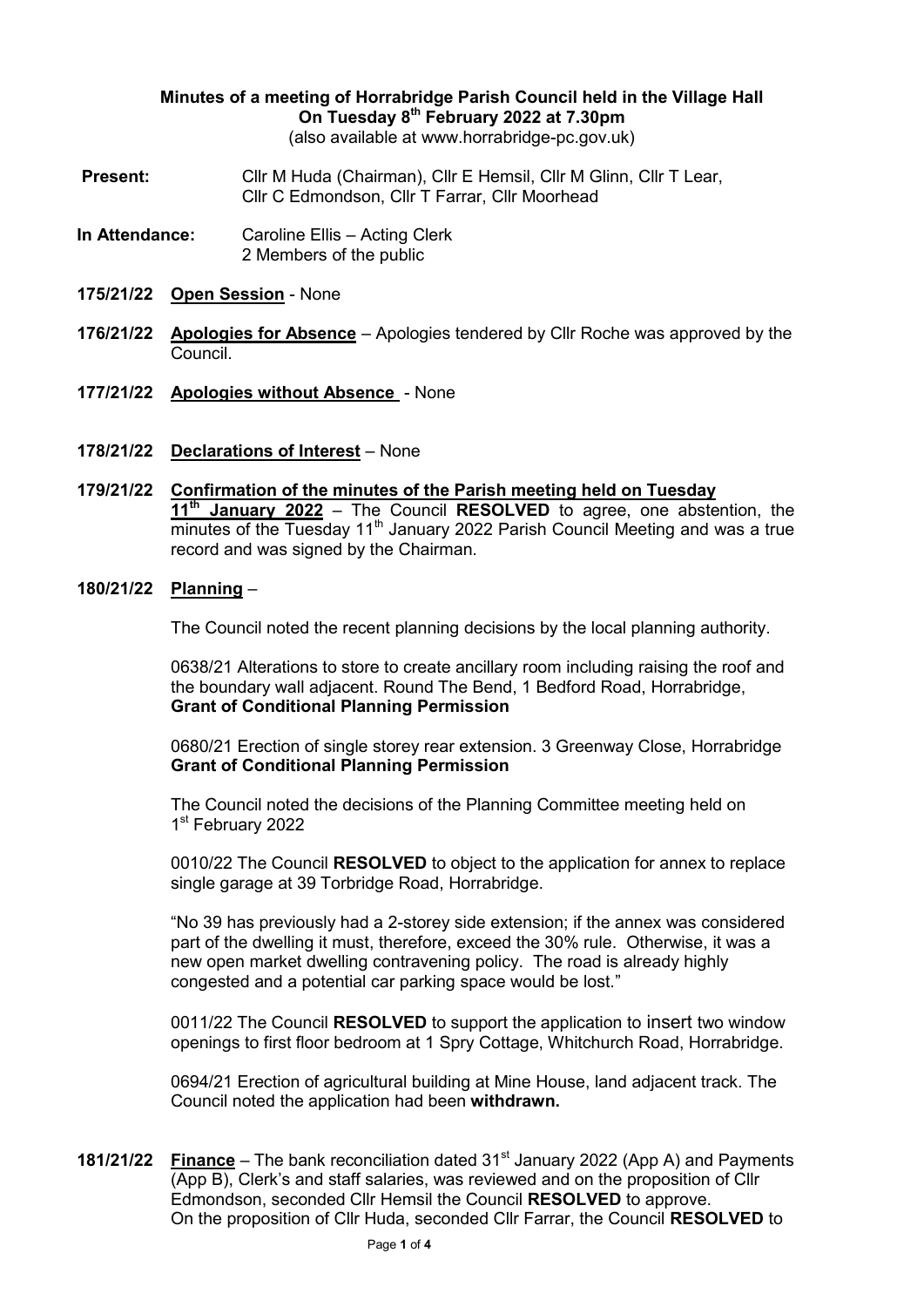approve the purchase of a new salt bin at the cost of £66.66 net.

Councillor Lear arrived.

On the proposition of Cllr Huda, seconded Cllr Farrar, the Council **RESOLVED** to approve the insurance for the Mitsubishi L200 at the cost of £536.53 with MS Amlin Insurance, through the broker Arthur J Gallagher. Due to the type of vehicle, any driver policy and Council owned, it was difficult to obtain quotations. Obtaining future quotations would start in November to allow for time to compare costs and policies.

On the proposition of Cllr Huda, seconded Cllr Edmondson, the Council **RESOLVED** to accept the quotation of £267.84 + VAT and any further expenses for parts that maybe needed to complete the service from Vincent Tractors and Plant for service to the Kubota Mower. The Fan belt had been purchased by Cllr Glinn and would be fitted by Vincent Tractors and Cllr Glinn agreed to deliver the machine and this would save the Council £72.

- **182:21/22 Village Hall Hire Charges and Terms and Conditions** On the proposition of Cllr Moorhead, seconded Cllr Huda the Council **RESOVED** to increase the Hire Charges by 6% and update the contact details on the Terms and Conditions. Cllr Hemsil would calculate the increase and report to the Council.
- **183:21/22 Co-option of Councillors –** The Council noted that the vacancies had been advertised but no applications had been received.
- **184:21/22 Document Retention Policy** On the proposition of Cllr Huda, seconded Cllr Edmondson, the Council **RESOLVED** to accept the Document Retention Policy.
- **185:21/22 Office IT** On the proposition of Cllr Edmondson, seconded Cllr Huda, the Council **RESOLVED** to allow the Acting Clerk to move the email account to Outlook. Cllr Edmondson informed the Council that her husband could help with the transfer.
- **186:21/22 Progress Reports**  Cllrs Farrar and Huda informed the Council the recent Bingo fundraising event held at the London Inn was a success. £600 was raised towards the cost of the new Pavilion. As the tickets were completely sold out it was decided to hold the event monthly.

Cllr Glinn asked Cllr Edmondson to speak to the temporary handyman to ensure that he was aware that the Kubota Mower cannot be driven on the road. It was proposed to reduce part of the wall to gain clearance between Weir Park and Fillace Park. Residents would be consulted before any work commenced. Cllr Glinn informed the Council that a new trailer would be needed at an estimated cost of £1400. It was reported a member of the public had offered to cut the grass on a temporary basis, the Council would purchase the fuel needed.

- **187:21/22 Open Spaces Report** Cllrs Edmondson and Glinn informed the Council that all grit/salt bins had been inspected and restocked.
- **188:21/22 Annual General Meeting and Annual Parish Meeting** The Council **RESOLVED** to approve both the Annual Parish Meeting and Annual Meeting to be held on  $10^{th}$  May 2022 at 7pm and 7.30pm
- **189:21/22 RoSPA Play Area Inspection** On the proposition of Cllr Huda, seconded Cllr Farrar the Council **RESOLVED** to approve the Play Area Inspection and the following costs: Commercial Play Area £98 + VAT, Non-Commercial Play Area £70 + VAT, any additional items over five per play area £3.50 + VAT per item and the additional cost of £42.00 + VAT for Cllr Edmondson to accompany the inspector. It was noted that 'At Height' Inspection to be included.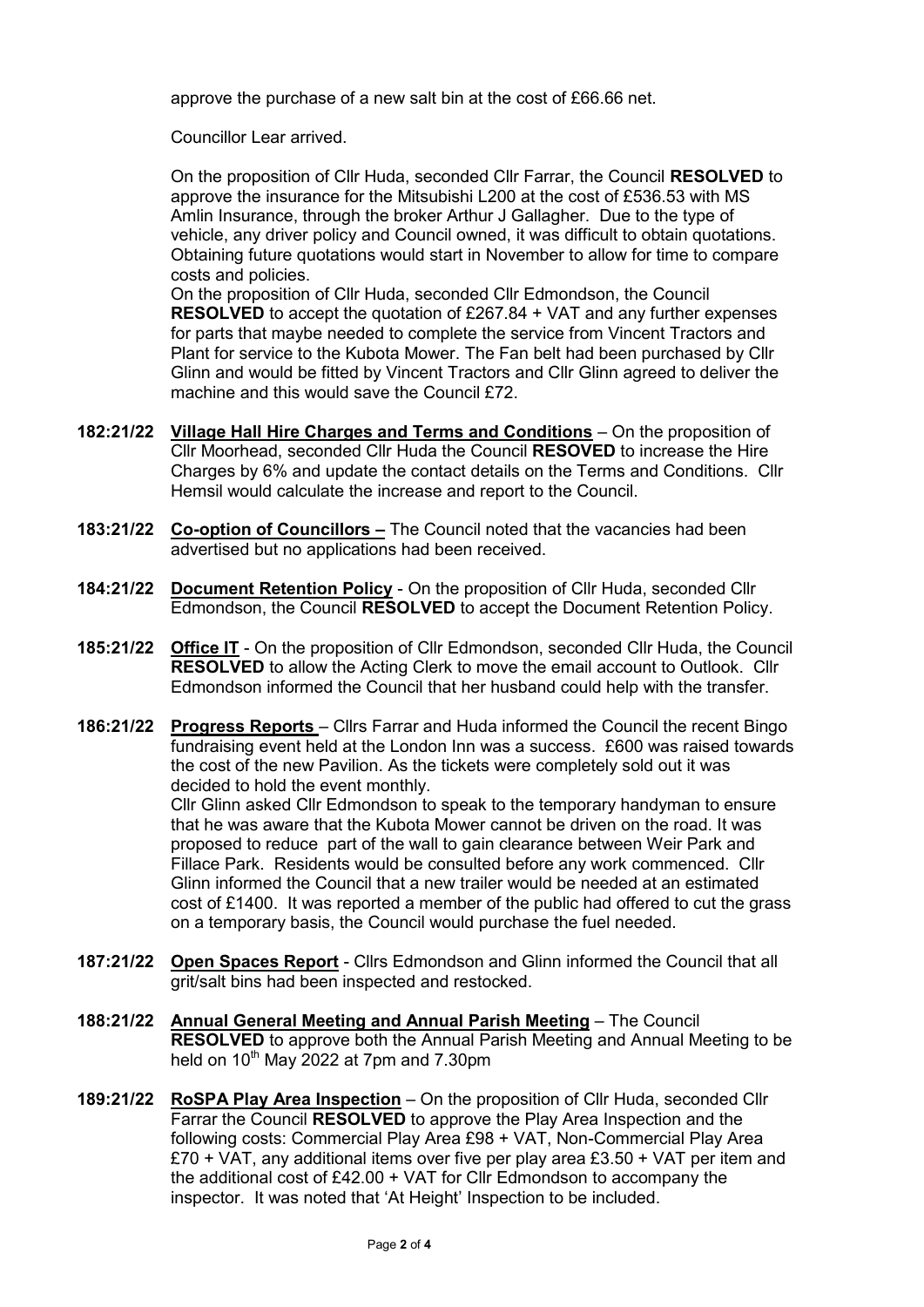- **190:21/22 Queens Platinum Jubilee** Cllrs Huda and Farrar informed the Council that the event in Weir Park was planned for the Saturday. There were 9 volunteers who had offered to help, including local community groups. So far there were at least 18 different traditional activities planned including music and food. The next meeting of the Working Group was 28<sup>th</sup> February 2022.
- **191:21/22 Christmas Lights 2022** No meeting of the Working Group. Cllr Glinn had been trying to contact Tavistock Town Council regarding using their cherry picker to remove the lights. He would inform the Council when the arrangement had been made. Cllr Glinn was concerned regarding the electrics. When the new lights were installed this would be checked.

## **192:21/22 Air Ambulance Night Landing Site** – No report

## **193:21/22 Borough and County Councillors report** – No report

**194:21/22 Councillors reports and items for future agenda** – Cllr Lear informed the Council that the hedge by the traffic calming camera, had been cut. Bonfires had been lit by the caravans. Cllr Lear had reported a fly tipping incident at Knowle Down to WDBC.

Cllr Edmondson reported the street light had been repaired and that Horrabridge had a First Responder in the village.

Cllr Glinn and reported to WDBC a vehicle which was parked by Fillace Park with no tax or insurance.

Chapter 8 Training, requirement for setting out road signs and temporary road closures, could take place at Corvec, Nottor Bridge. It was a two day course and three candidates could attend. Cllrs Edmondson and Glinn had completed the Safety Awareness Course. Cllr Moorhead offered to replace Cllr Huda as Cllr Huda could not attend due to work commitments. The next available course date was in June 2022 and DCC would cover the cost.

Cllr Glinn reported the path at Chichester Court had been cleared and the hedge had been cut.

Cllr Moorhead confirmed the paper towel dispensers had been installed in the toilets in the Village Hall and a light fitting/bulb needs to be replaced in the Hall. Cllr Roche emailed the Councillors informing them that he had assessed the Chair Store for damp. He washed the walls to remove the surface damp but it would need further attention before painting. This was to be done when the weather improves. A possible solution would be a low-wattage heater, left on permanently during the wet months. Costings had been calculated and the approximate cost was £100.00 Cllr Roche offered to complete the work.

Councillors requested that the land-line telephone in the office had an answer machine message recorded to explain opening times and ways of contacting the Clerk and Councillors. This would be also added to the website.

It was suggested that the Handyman collected any random traffic cones and signs and placed them by the shed for collection.

Cllr Hemsil requested that the Allotments Costs and Burial Ground Costs were reviewed.

**195:21/22** Next parish meeting date confirmed Tuesday 8<sup>th</sup> March 2022